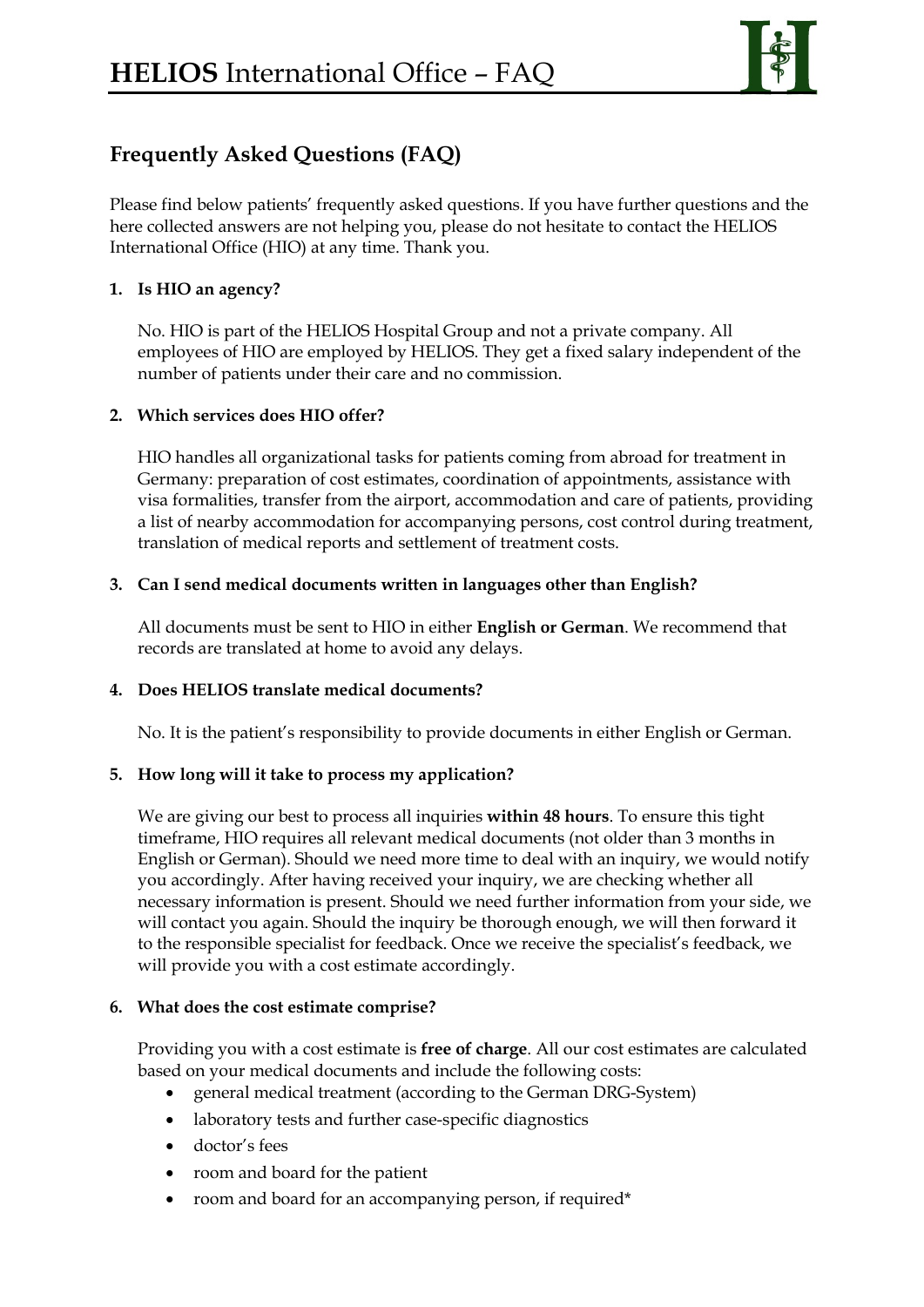

\*Please note that the accommodation of an accompanying person in the patient's room depends on the capacity of each hospital.

Due to the fact that we can only give you a rough estimate, it may always happen that the sum of the final bill may be different from the cost estimate we have provided you with. You will receive a final bill, listing all accrued costs, after your discharge.

# **7. What is the German DRG-System?**

The invoice for general inpatient treatment in the HELIOS hospital is based on the following guidelines:

Inpatient treatment is calculated by a case-based lump sum (base rate) and so called DRGs (Diagnosis Related Groups). DRGs are assigned based on ICD (International Classification of Diseases) diagnoses, procedures, age, gender, discharge status and possible complications or comorbidities.

Every particular DRG is matched with an appropriate relative cost weight. The base rate (determined value of a reference performed) is expressed in Euro. The relative cost weight is assigned to it and multiplied by the base rate, which is demonstrating the costs for treatment for this particular illness.

Furthermore, there will be different additional charges. These are legally determined and/or agreed upon with the hospital. Every single estimate of costs is based on the available data/present knowledge and is covering the treatment **without complications**. Thus, due to unexpected complications, the estimated costs can differ substantially.

#### **8. What are "elective choices"?**

These are services which you can obtain in addition to general hospital services. They are as follows:

- single bedroom
- twin bedroom with another patient
- admission of one accompanying person
- medical treatment by chief physician or his deputy

Please note that these services cause additional fees.

#### **9. What does the doctor's fee include?**

This fee includes treatment by a head physician or physician of your choice. Please note that if you choose head physician treatment, it refers to all head physicians involved in your medical treatment. For example, if you need surgery, this will not only include the head surgeon, **but also the chief physicians of involved departments such as radiology, anesthesia and laboratory medicine**. In case the head physician will not be available, his direct deputy will represent and carry out the treatment as well as the surgery.

#### **10. Why do I have to pay the treatment costs in advance?**

Receipt of the money is a condition for HIO to send the visa invitation letter, but also for the respective embassies to issue the visa. The expected duration of treatment determines the validity of the visa. The hospital is responsible for ensuring that patients enter the